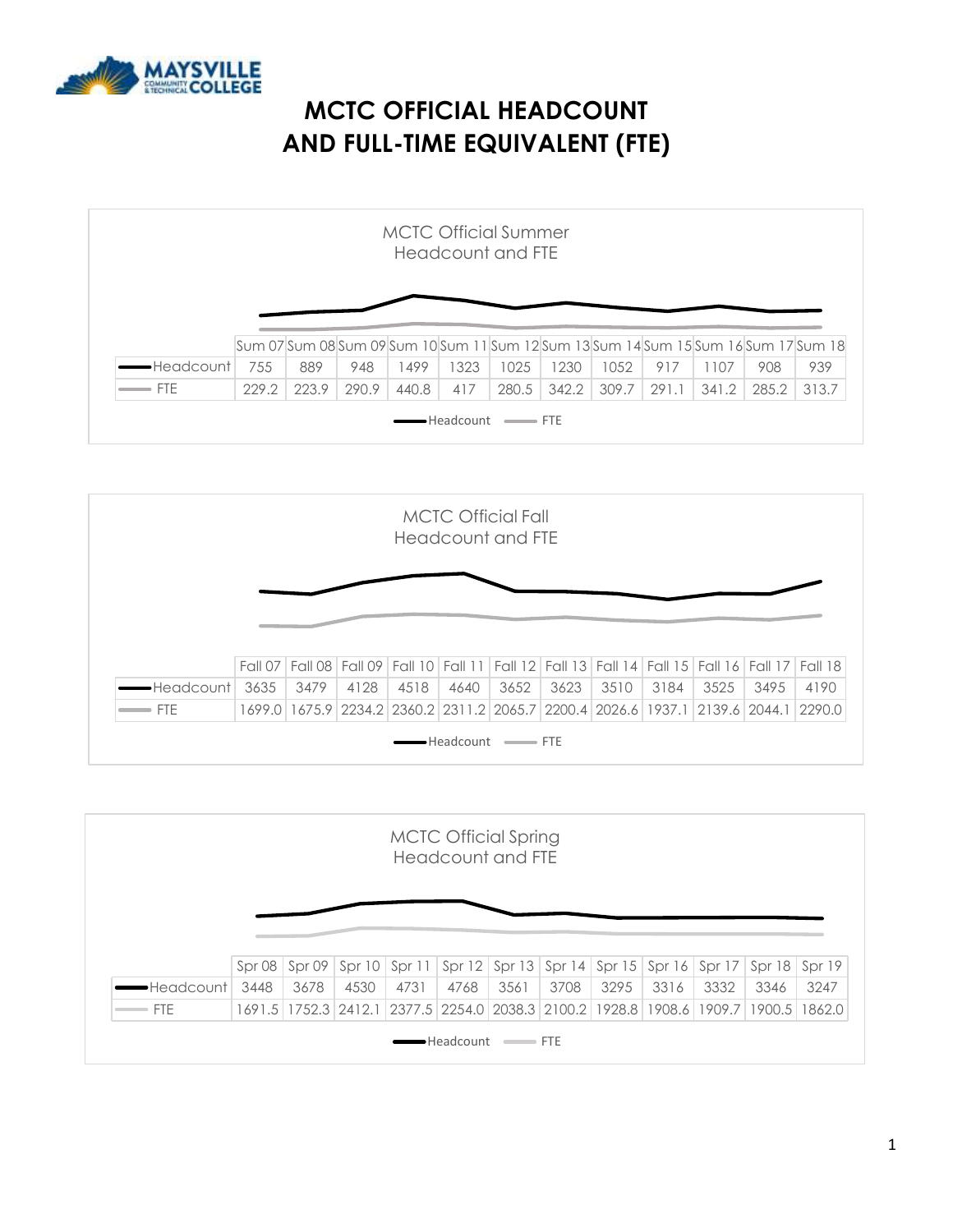

### **MCTC OFFICIAL HEADCOUNT BY GENDER**

|                       |          |          | by Gender |           |          |  |
|-----------------------|----------|----------|-----------|-----------|----------|--|
|                       | 9<br>381 | 6<br>298 | 3<br>407  | 19<br>327 | 353      |  |
|                       | 662      | 613      | 697       | 562       | 585      |  |
|                       | Sum 2014 | Sum 2015 | Sum 2016  | Sum 2017  | Sum 2018 |  |
| ■Unknown              | 9        | 6        | 3         | 19        |          |  |
| $M = M$               | 381      | 298      | 407       | 327       | 353      |  |
| $\blacksquare$ Female | 662      | 613      | 697       | 562       | 585      |  |



| <b>MCTC Official Spring Headcount</b><br>by Gender |                     |          |          |          |          |  |  |  |  |
|----------------------------------------------------|---------------------|----------|----------|----------|----------|--|--|--|--|
|                                                    | 32<br>19<br>6<br>37 |          |          |          |          |  |  |  |  |
|                                                    | 1276                | 1288     | 1265     | 1403     | 1323     |  |  |  |  |
|                                                    | 2000                | 1996     | 2030     | 1937     | 1922     |  |  |  |  |
|                                                    | Spr 2015            | Spr 2016 | Spr 2017 | Spr 2018 | Spr 2019 |  |  |  |  |
| ■Unknown                                           | 19                  | 32       | 37       | 6        | 2        |  |  |  |  |
| Mole                                               | 1276                | 1288     | 1265     | 1403     | 1323     |  |  |  |  |
| $\blacksquare$ Female                              | 2000                | 1996     | 2030     | 1937     | 1922     |  |  |  |  |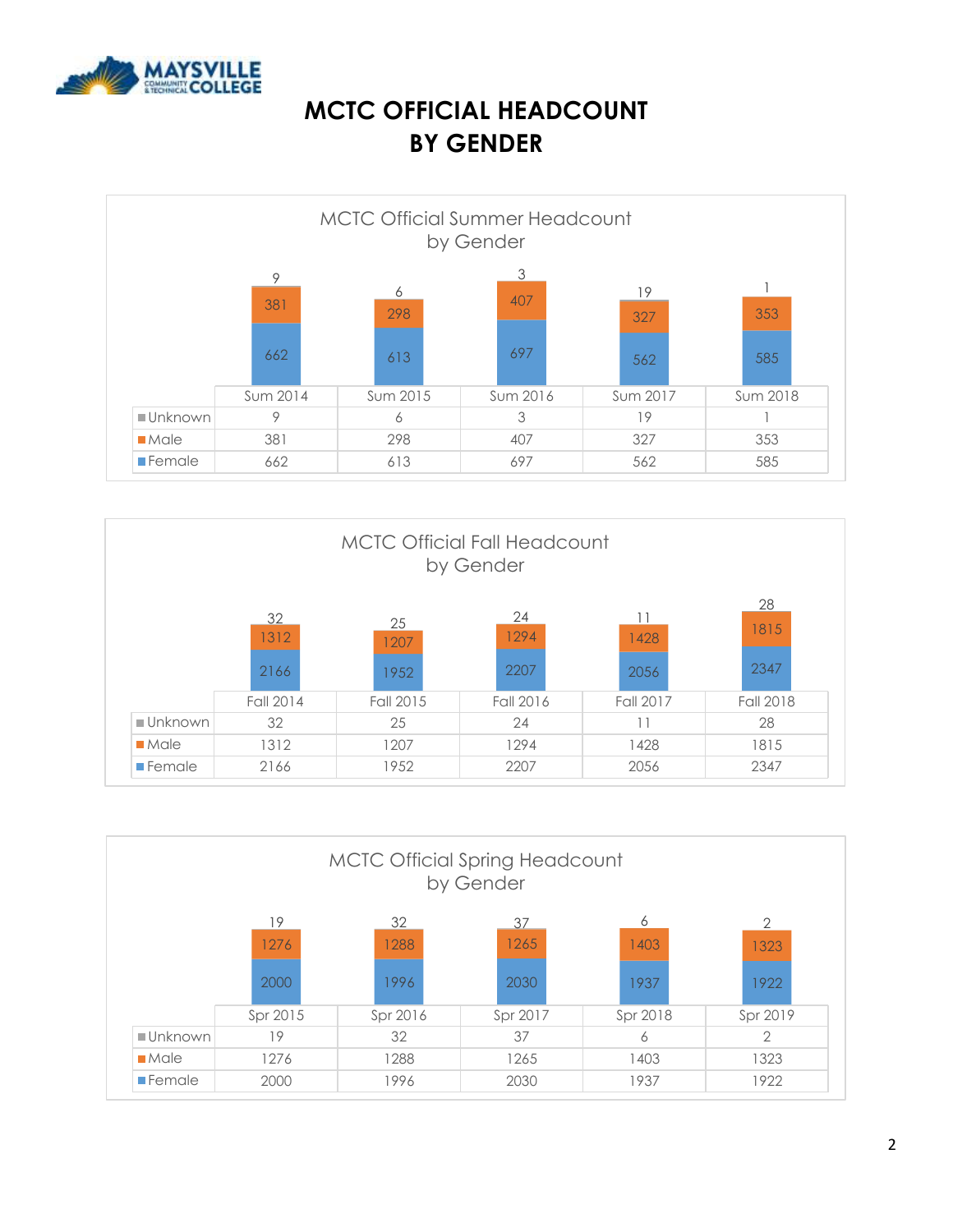

# **MCTC OFFICIAL HEADCOUNT BY STUDENT CLASSIFICATION**

#### MCTC Official Summer Headcount by Student Classification

|                            |             |                |             |             |             | SOPHOMORE<br><b>NONDEGREE</b><br><b>HIGH SCHOOL</b><br><b>FRESHMAN</b><br><b>AUDITOR</b> |
|----------------------------|-------------|----------------|-------------|-------------|-------------|------------------------------------------------------------------------------------------|
|                            | Sum<br>2014 | Sum<br>2015    | Sum<br>2016 | Sum<br>2017 | Sum<br>2018 |                                                                                          |
| <b>AUDITOR</b>             | $\Omega$    | $\overline{4}$ |             | $\bigcap$   |             |                                                                                          |
| $R$ FRESHMAN               | 399         | 320            | 351         | 268         | 301         |                                                                                          |
| $\blacksquare$ HIGH SCHOOL | 24          | 34             | 44          | 33          | 18          |                                                                                          |
| $\blacksquare$ NONDEGREE   | 265         | 132            | 263         | 191         | 160         |                                                                                          |
| $\blacksquare$ SOPHOMORE   | 364         | 427            | 448         | 416         | 459         |                                                                                          |



#### MCTC Official Spring Headcount by Studer

| nt Classification          |               |             |             |             |             | SOPHOMORE<br><b>NONDEGREE</b><br><b>HIGH SCHOOL</b><br><b>FRESHMAN</b><br><b>AUDITOR</b> |
|----------------------------|---------------|-------------|-------------|-------------|-------------|------------------------------------------------------------------------------------------|
|                            | Spr<br>2015   | Spr<br>2016 | Spr<br>2017 | Spr<br>2018 | Spr<br>2019 |                                                                                          |
| $\blacksquare$ AUDITOR     | $\mathcal{D}$ | 3           |             | 3           |             |                                                                                          |
| $R$ FRESHMAN               | 1,130         | 993         | 1001        | 963         | 966         |                                                                                          |
| $\blacksquare$ HIGH SCHOOL | 560           | 699         | 749         | 840         | 790         |                                                                                          |
| NONDEGREE                  | 289           | 322         | 303         | 334         | 318         |                                                                                          |
| $\blacksquare$ SOPHOMORE   | 1,314         | 1.299       | 1278        | 1,206       | 1172        |                                                                                          |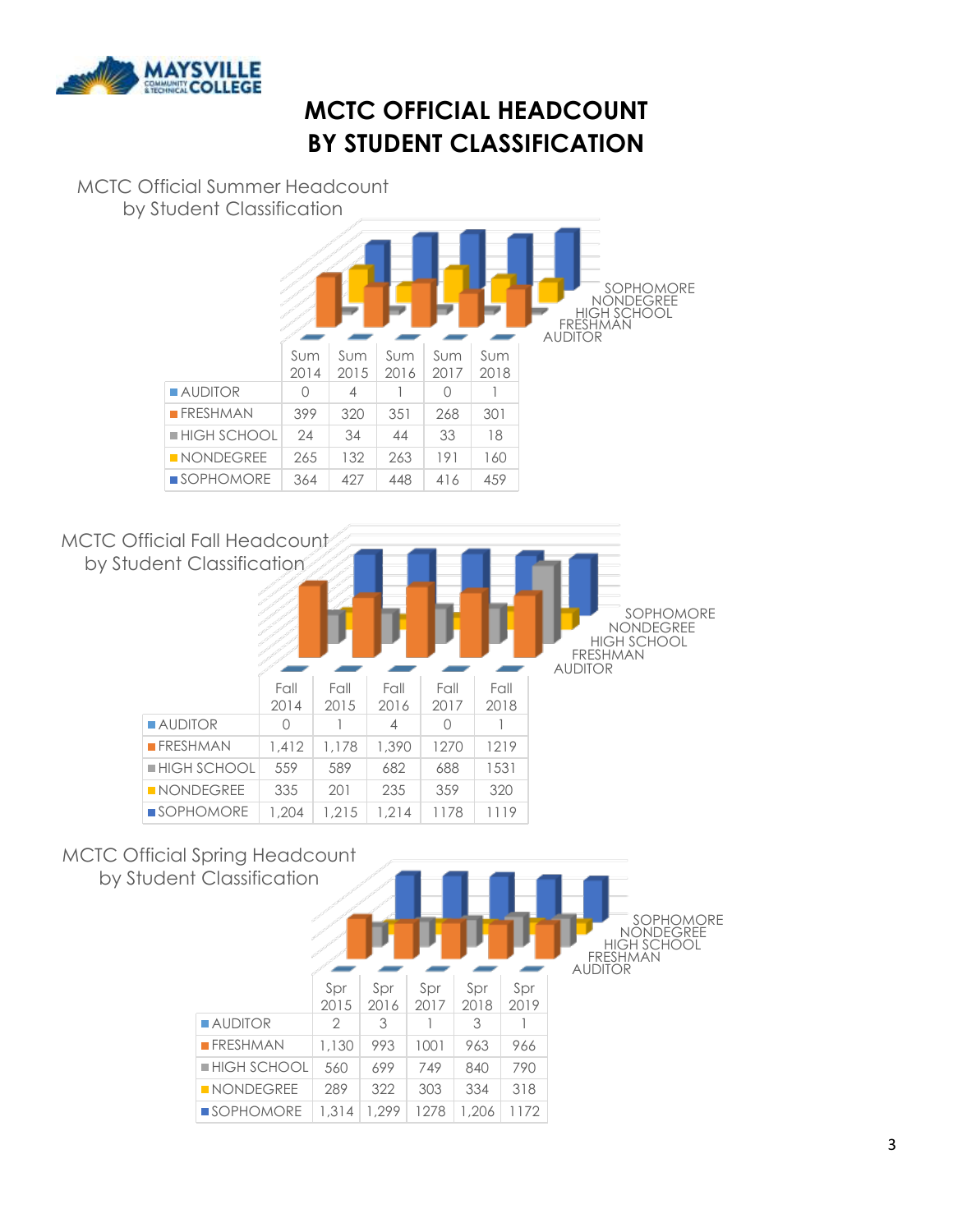

## **MCTC OFFICIAL HEADCOUNT BY FULL-TIME/PART-TIME**



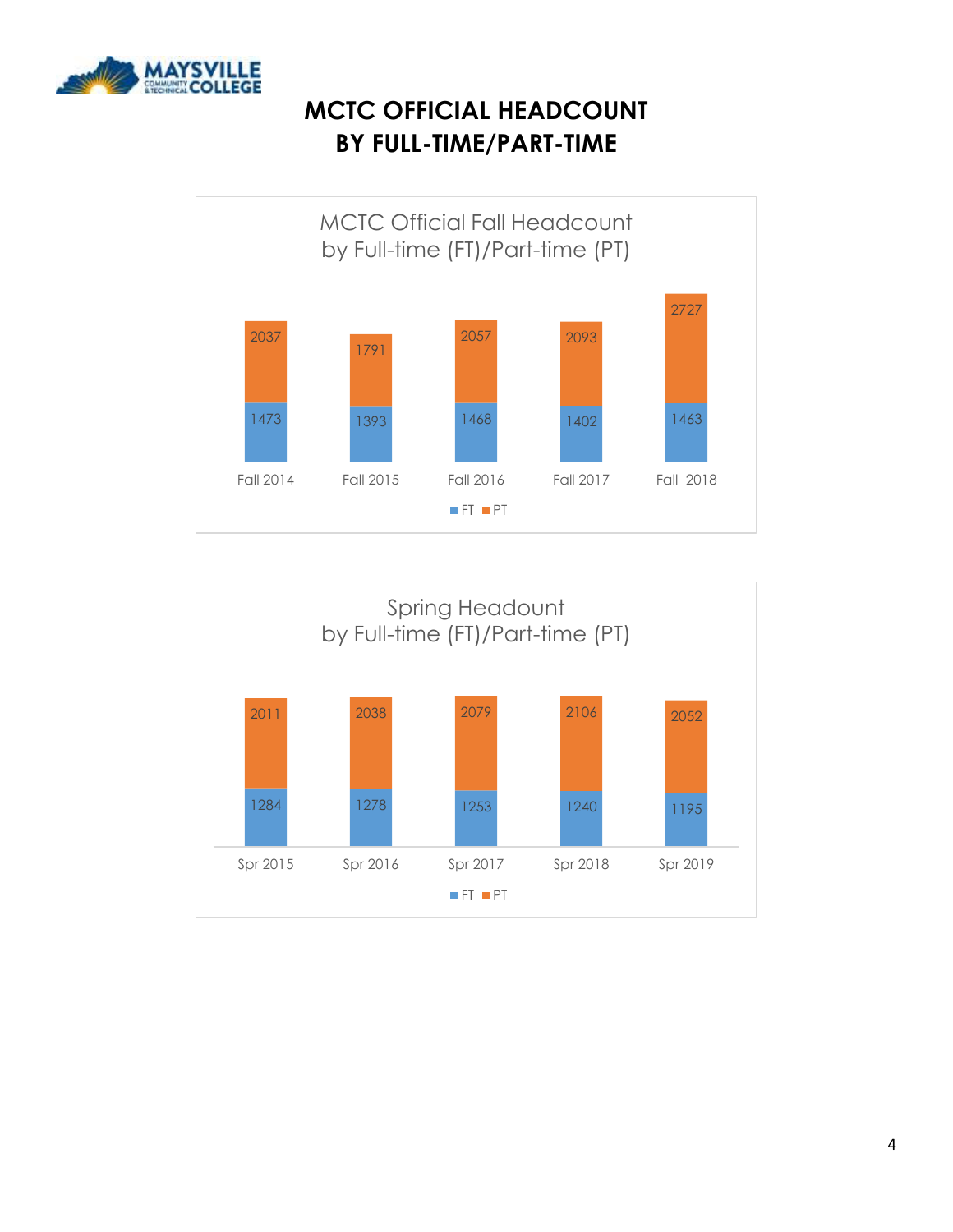

### **MCTC OFFICIAL HEADCOUNT BY ETHNICITY**

|                         | <b>MCTC Official Summer Headcount</b><br>by Ethnicity |                |              |                 |                                  |                                         |                                              |                |       |              |  |
|-------------------------|-------------------------------------------------------|----------------|--------------|-----------------|----------------------------------|-----------------------------------------|----------------------------------------------|----------------|-------|--------------|--|
|                         |                                                       |                |              |                 |                                  |                                         |                                              |                |       |              |  |
|                         | <b>AMERICAN</b><br><b>INDIAN</b>                      | <b>ASIAN</b>   | <b>BLACK</b> | <b>HISPANIC</b> | <b>NATIVE</b><br><b>HAWAIIAN</b> | NON-<br><b>RESIDENT</b><br><b>ALIEN</b> | <b>TWO OR</b><br><b>MORE</b><br><b>RACES</b> | <b>UNKNOWN</b> | WHITE | <b>TOTAL</b> |  |
| $\blacksquare$ Sum 2014 |                                                       | 4              | 38           | 9               | $\Omega$                         | $\Omega$                                | 14                                           | 17             | 969   | 1052         |  |
| Sum 2015                | $\overline{4}$                                        | $\overline{4}$ | 24           |                 |                                  | $\bigcap$                               | 12                                           | 25             | 836   | 917          |  |
| $\blacksquare$ Sum 2016 | $\overline{2}$                                        | $\mathcal{P}$  | 24           | 18              |                                  |                                         | 12                                           | 17             | 1030  | 1107         |  |
| ■ Sum 2017              | $\bigcap$                                             | 4              | 19           |                 | $\Omega$                         | $\Omega$                                | 16                                           | 12             | 846   | 908          |  |
| Sum 2018                | $\circ$                                               |                | 25           | $\overline{4}$  | $\circ$                          | $\Omega$                                | 18                                           | 14             | 867   | 939          |  |

#### MCTC Official Fall Headcount by Ethnicity

|                          | <b>AMERICAN</b><br><b>INDIAN</b> | <b>ASIAN</b> | <b>BLACK</b> | <b>HISPANIC</b> | <b>NATIVE</b><br><b>HAWAIIAN</b> | NON-<br><b>RESIDENT</b><br><b>ALIEN</b> | <b>TWO OR</b><br><b>MORE</b><br><b>RACES</b> | <b>UNKNOWN</b> | <b>WHITE</b> | <b>TOTAL</b> |
|--------------------------|----------------------------------|--------------|--------------|-----------------|----------------------------------|-----------------------------------------|----------------------------------------------|----------------|--------------|--------------|
| $\blacksquare$ Fall 2014 | 8                                |              | 12           | 44              | 2                                | $\overline{2}$                          | 41                                           | 44             | 3250         | 3510         |
| $\blacksquare$ Fall 2015 | 8                                | 12           | 91           | 49              | 4                                | $\overline{2}$                          | 49                                           | 48             | 2921         | 3184         |
| $\blacksquare$ Fall 2016 | 5                                | 12           | 89           | 64              | 3                                | $\overline{2}$                          | 71                                           | 31             | 3248         | 3525         |
| $\blacksquare$ Fall 2017 | 4                                | 6            | 66           | 68              | $\overline{2}$                   |                                         | 67                                           | 33             | 3248         | 3495         |
| <b>Fall 2018</b>         | 6                                | 8            | 104          | 113             | $\overline{2}$                   |                                         | 94                                           | 130            | 3732         | 4190         |

|          | <b>MCTC Official Spring Headcount</b><br>by Ethnicity |              |              |                 |                                  |                                         |                                              |                |              |              |  |
|----------|-------------------------------------------------------|--------------|--------------|-----------------|----------------------------------|-----------------------------------------|----------------------------------------------|----------------|--------------|--------------|--|
|          |                                                       |              |              |                 |                                  |                                         |                                              |                | . .          |              |  |
|          | <b>AMERICAN</b><br><b>INDIAN</b>                      | <b>ASIAN</b> | <b>BLACK</b> | <b>HISPANIC</b> | <b>NATIVE</b><br><b>HAWAIIAN</b> | NON-<br><b>RESIDENT</b><br><b>ALIEN</b> | <b>TWO OR</b><br><b>MORE</b><br><b>RACES</b> | <b>UNKNOWN</b> | <b>WHITE</b> | <b>TOTAL</b> |  |
| Spr 2015 | 8                                                     | 12           | 111          | 35              | 4                                |                                         | 48                                           | 43             | 3033         | 3295         |  |
| Spr 2016 | $\overline{7}$                                        | 14           | 91           | 52              | 3                                | $\overline{2}$                          | 54                                           | 42             | 3051         | 3316         |  |
| Spr 2017 | 6                                                     | 7            | 83           | 59              | 3                                | $\overline{2}$                          | 52                                           | 35             | 3085         | 3332         |  |
| Spr 2018 | 5                                                     | 6            | 66           | 70              | $\overline{2}$                   |                                         | 69                                           | 45             | 3082         | 3346         |  |
| Spr 2019 | 3                                                     | 11           | 92           | 72              | 5                                |                                         | 65                                           | 68             | 2930         | 3247         |  |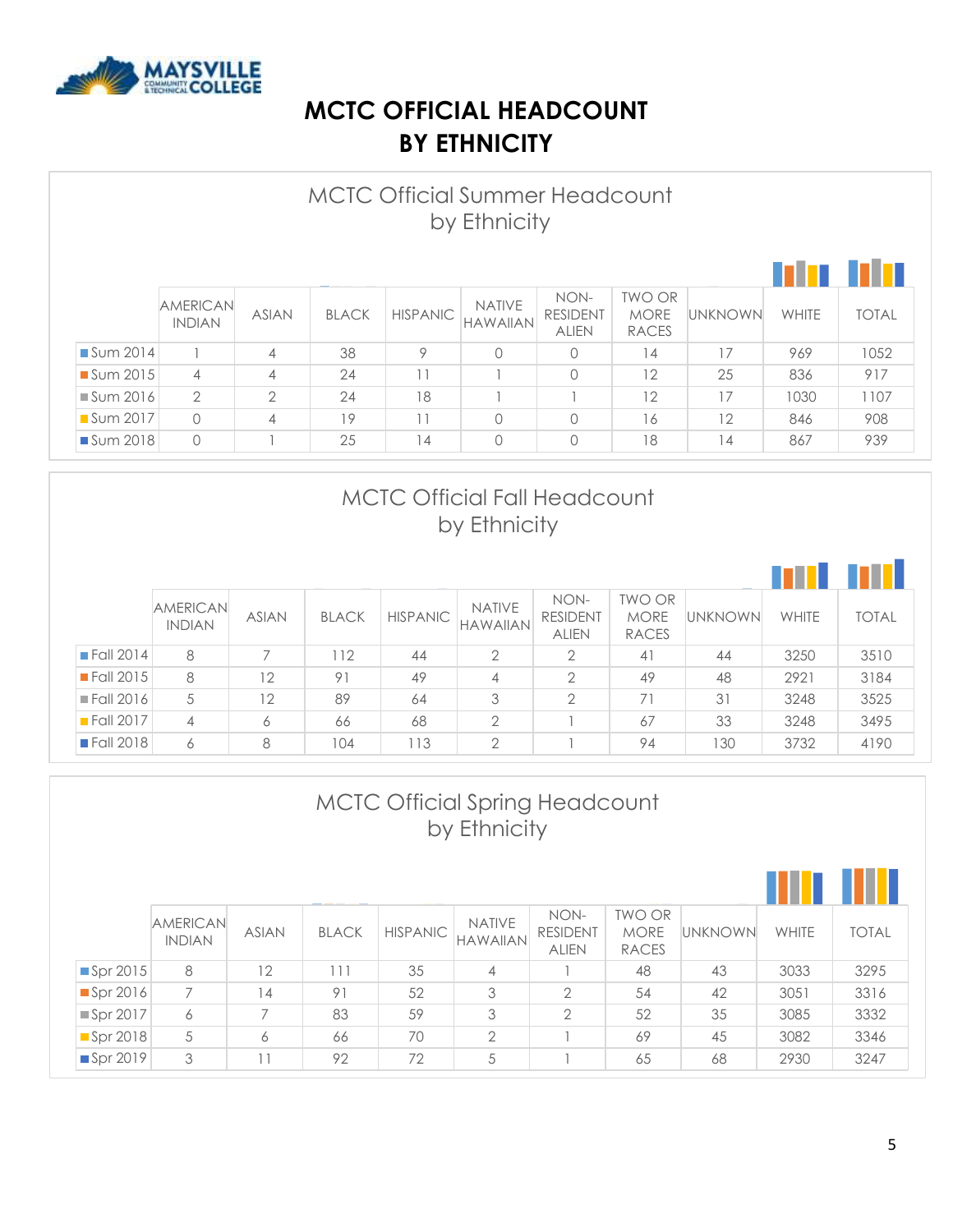

### **MCTC OFFICIAL HEADCOUNT BY AGE RANGE**

|                    |                         | <b>MCTC Official Summer Headcount</b> | by Age Range |              |           |
|--------------------|-------------------------|---------------------------------------|--------------|--------------|-----------|
|                    | 624                     | 480                                   | 594          | 487          | 505       |
|                    | 405                     | 410                                   | 472<br>4-    | 387<br>$-34$ | 406<br>28 |
|                    | $\frac{23}{5}$ Sum 2014 | $Sum$ 2015                            | Sum 2016     | Sum 2017     | Sum2018   |
| $\blacksquare$ 25+ | 624                     | 480                                   | 594          | 487          | 505       |
| $18-24$            | 405                     | 410                                   | 472          | 387          | 406       |
| $\blacksquare$ <18 | 23                      | 27                                    | 41           | 34           | 28        |



|                    | <b>MCTC Official Spring Headcount</b><br>by Age Range |                     |                     |                     |                          |  |  |  |  |  |
|--------------------|-------------------------------------------------------|---------------------|---------------------|---------------------|--------------------------|--|--|--|--|--|
|                    | 1562<br>1607<br>$\frac{126}{5}$ Spr 2015              | 1496<br>1604<br>216 | 1409<br>1709<br>214 | 1305<br>1498<br>542 | 5<br>1263<br>1455<br>524 |  |  |  |  |  |
| <b>Unknown</b>     |                                                       | Spr 2016            | Spr 2017            | Spr 2018            | Spr 2019<br>5            |  |  |  |  |  |
| $\Box$ 25+         | 1562                                                  | 1496                | 1409                | 1305                | 1263                     |  |  |  |  |  |
| $18-24$            | 1607                                                  | 1604                | 1709                | 1498                | 1455                     |  |  |  |  |  |
| $\blacksquare$ <18 | 126                                                   | 216                 | 214                 | 542                 | 524                      |  |  |  |  |  |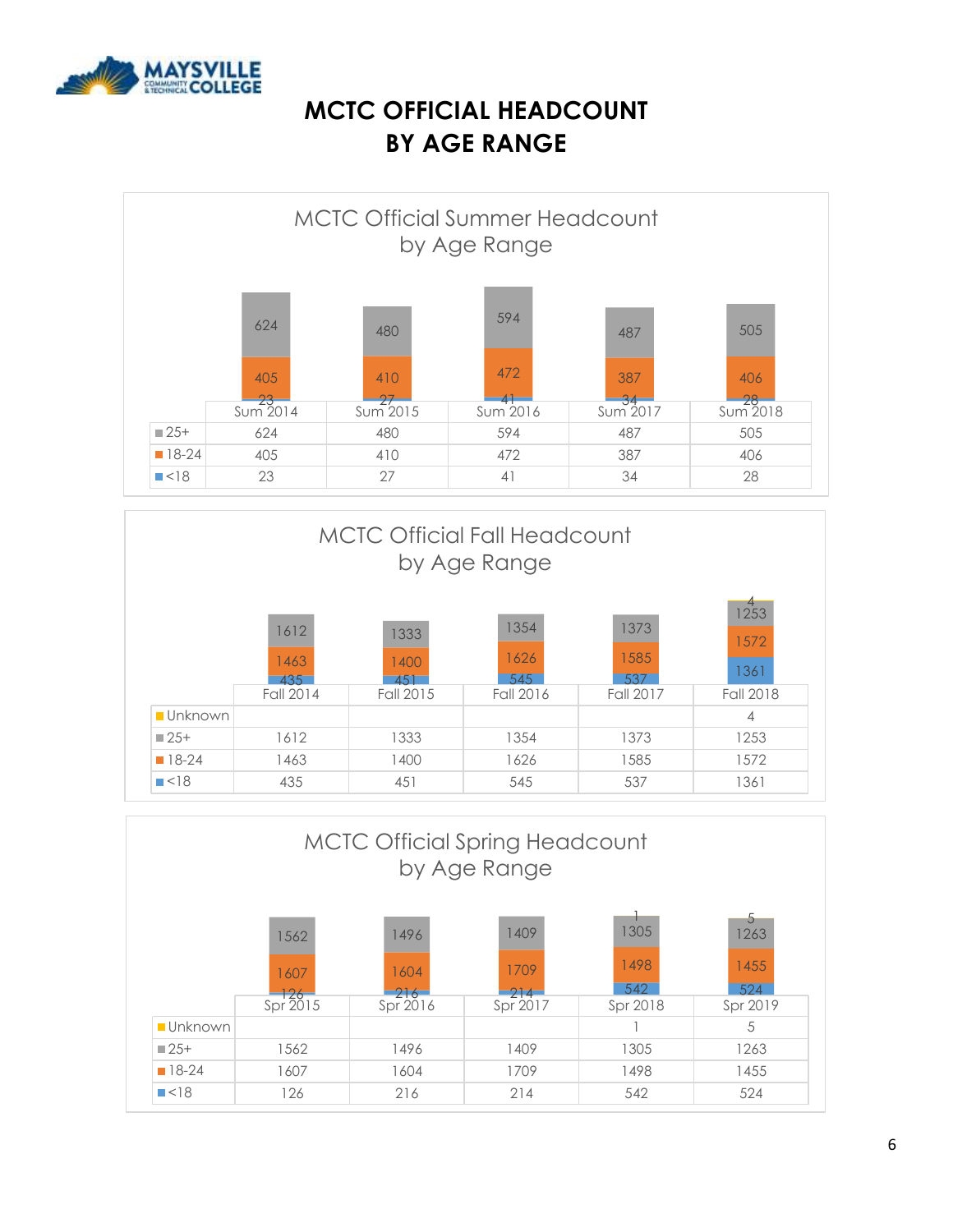

## **MCTC OFFICIAL CREDIT HOURS**